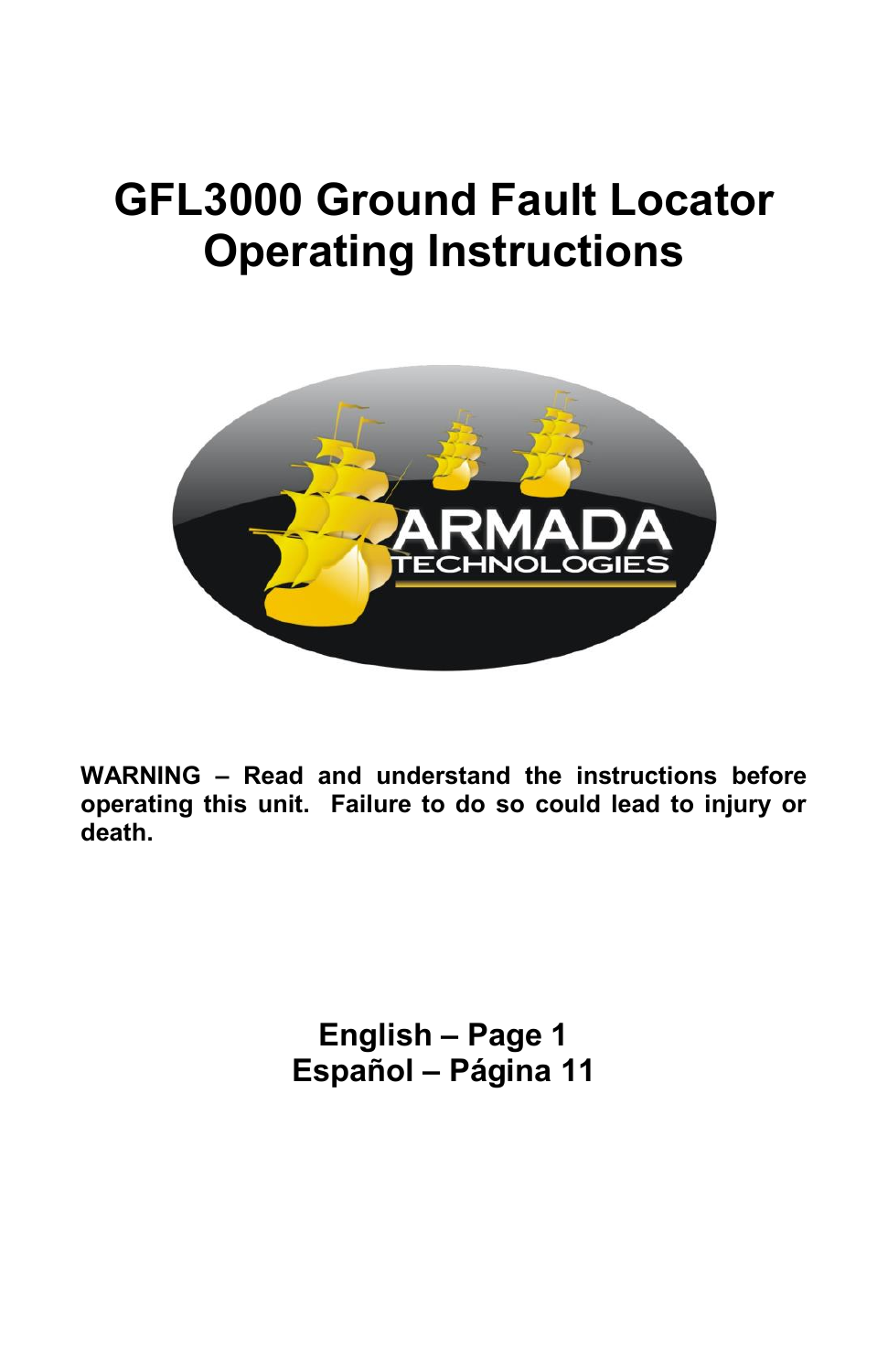# **Description**

The Armada Technologies GFL3000 Ground Fault Locator is designed to find wire or cable damage that results in an electrical path to ground. The GFL3000 works on the principle of earth gradient theory and is sometimes referred to as an earth gradient fault detector. The GFL3000 will pinpoint the exact location of a grounded cable fault. The GFL3000 is NOT a cable path locator. You will likely need a separate cable locator to locate the path of the entire cable.

The complete kit for the GFL3000 consists of the following items. Please make sure all items are included before operating the GFL3000.

- (1) GFL3000R Receiving Box.
- (1) GFL3000 A-FRAME Receiving Frame
- (1) GFL3000T Dual Power Transmitter (with rechargeable battery).
- (1) Pro-GS2 Ground Stake
- (1) Wall Charger
- (1) Car Charger
- (1) Operating Manual

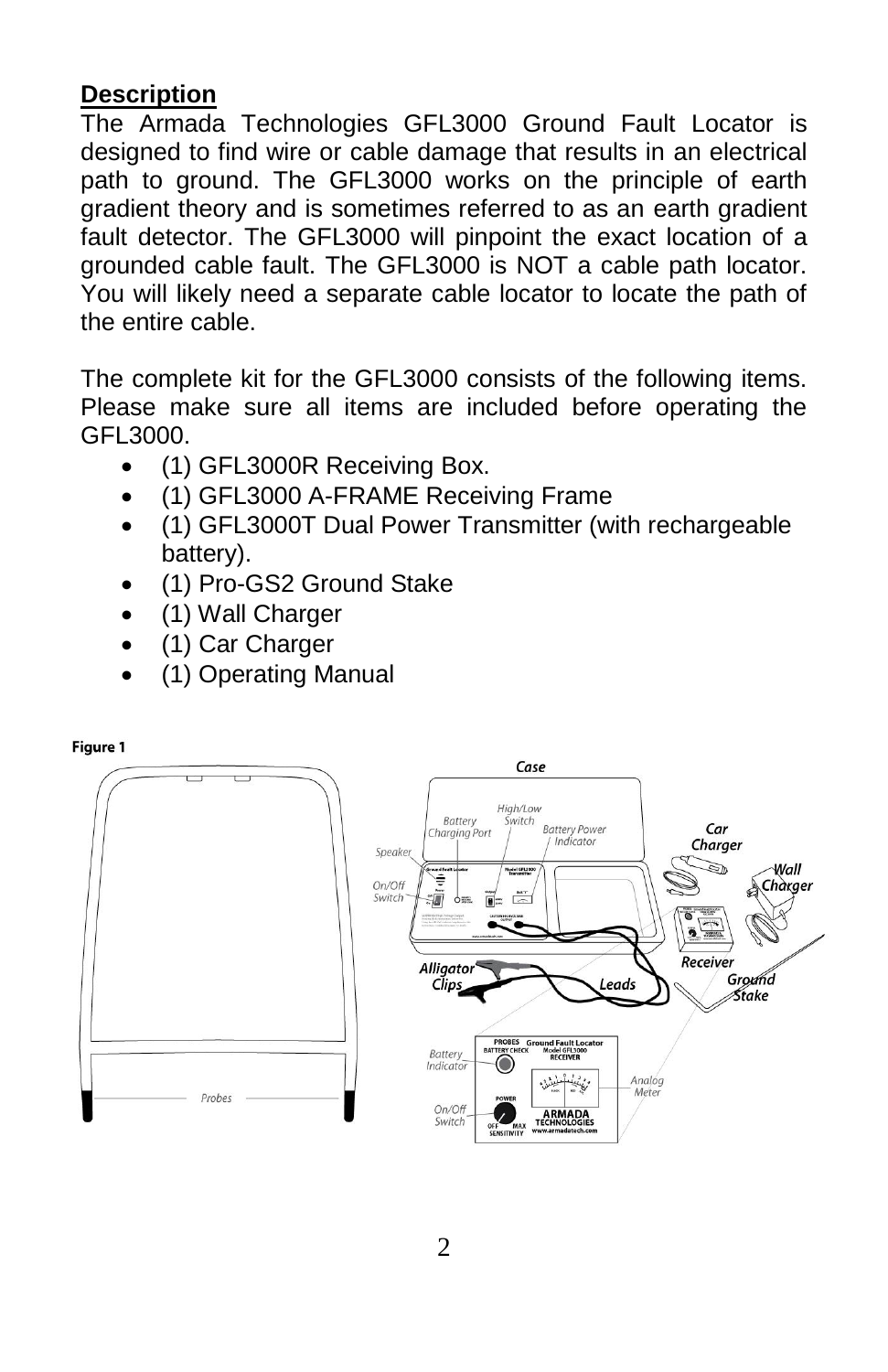# **How it Works**

The GFL3000T transmits a voltage charge in succession approximately every 2 seconds. The charge is applied through the leads and into the connected cable where they travel to the ground fault. At the ground fault, some of the electrical current leaks to earth ground. This amount is determined by the relative resistance of the fault and subsequent path to the ground stake versus the other available paths for the current.

The receiver/A-frame is then inserted into the ground along the path of the wire. As the current flows down the wire, it travels out through the ground fault and then back to the ground stake. Some of this current, however, travels through the A-frame receiver. The needle at the top of the A-Frame will give a directional kick either left or right. The initial kick direction is the one that determines the direction. Usually after this initial kick, the needle will rebound in the opposite direction. Only the initial kick is important.

The receiver determines which side of the frame received the current first and therefore, which direction the fault lies. By relocating the frame, the user can zero in as to exactly where the fault lies.

# **Batteries**

The GFL3000 transmitter uses a 12v gel cell rechargeable battery (included). There are also 110v AC and cigarette lighter rechargers included for this battery. The battery comes disconnected in shipping. To connect the battery, remove the finger screws located on each side of the transmitter control panel. Inside the compartment, you will see the battery and 2 connecting terminals using spade clips. Carefully remove the rubberized terminal covers and connect the spade clipped wires to the battery. Replace the cover and tighten the screws.

To recharge the transmitter battery, connect the charger to the charging receptacle on the transmitter and then plug into a wall outlet. The battery level indicator on the transmitter face will indicate the amount of charge in the battery.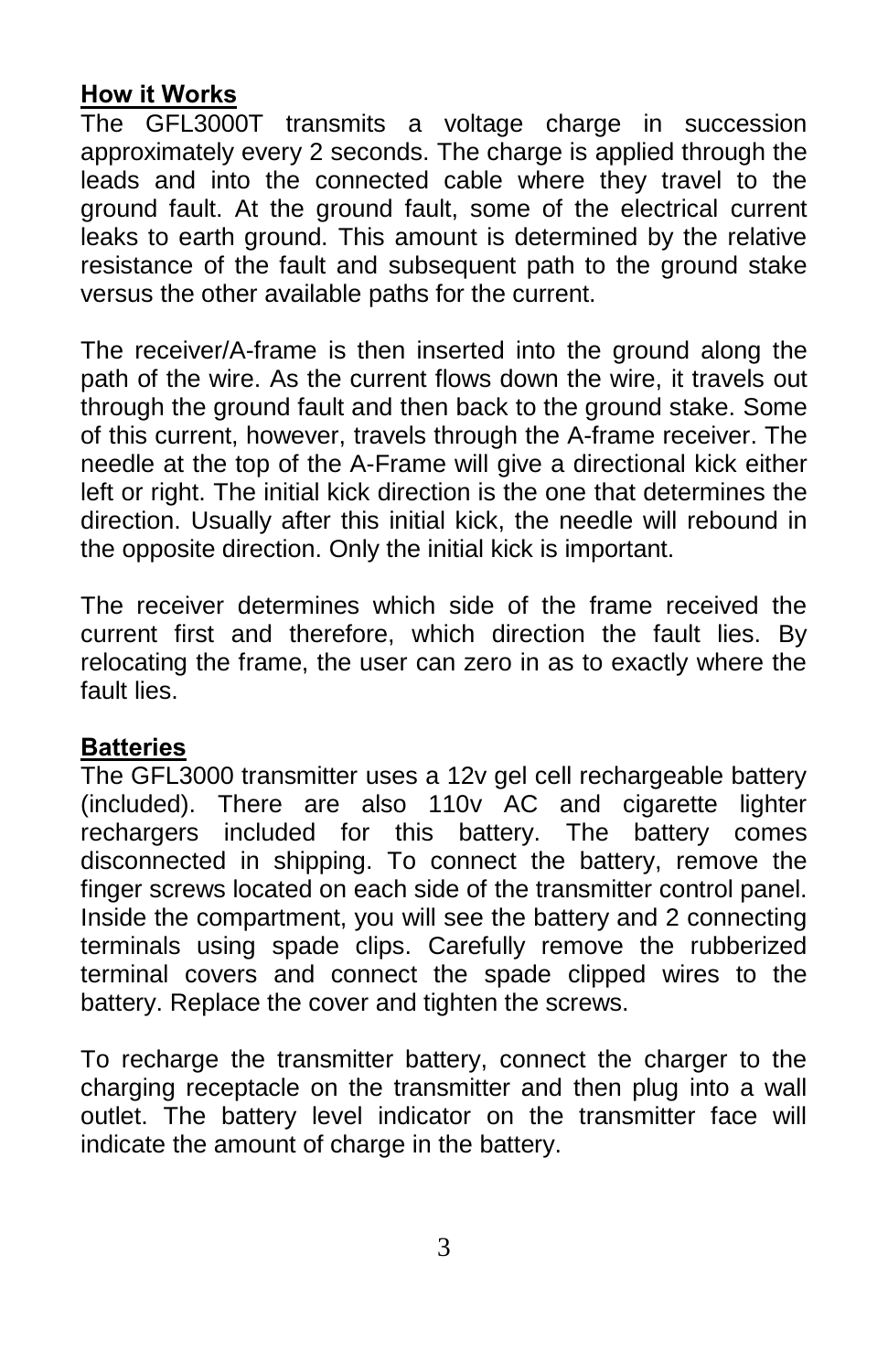The receiver module that sits atop the frame requires (1) 9V battery. Remove the screws on each side of the receiver and remove the cover. Tightly connect the 9v square battery to the battery boot and replace the cover.

**Operational Warnings – The GFL3000 transmits a high voltage charge. Do not turn the transmitter on until all hookups are complete. This means the alligator clip to the ground stake and the alligator clip to the wire. NEVER TURN ON THE UNIT WHEN ANYONE IS TOUCHING THE CABLE, GROUND STAKE, OR ANY PART OF THE TRANSMITTER. Disconnect the wire to be tested from any other service, components, or anything that might be affected by high voltage. Completely isolate the cable.** 

# **FAILURE to follow instructions could lead to injury or death.**

### **Operation**

To watch a video on how to use the GFL3000, visit our YouTube channel ArmadaTech, and search "GFL3000". You can also scan the QR code below with your smart phone, or visit the following website address:

[https://www.youtube.com/watch?v=z6-V\\_mlJpWU.](https://www.youtube.com/watch?v=z6-V_mlJpWU)



1. Disconnect cable to be tested at both ends. Be sure you are disconnected from power, components or anything else that will transmit electrical current. This isolates the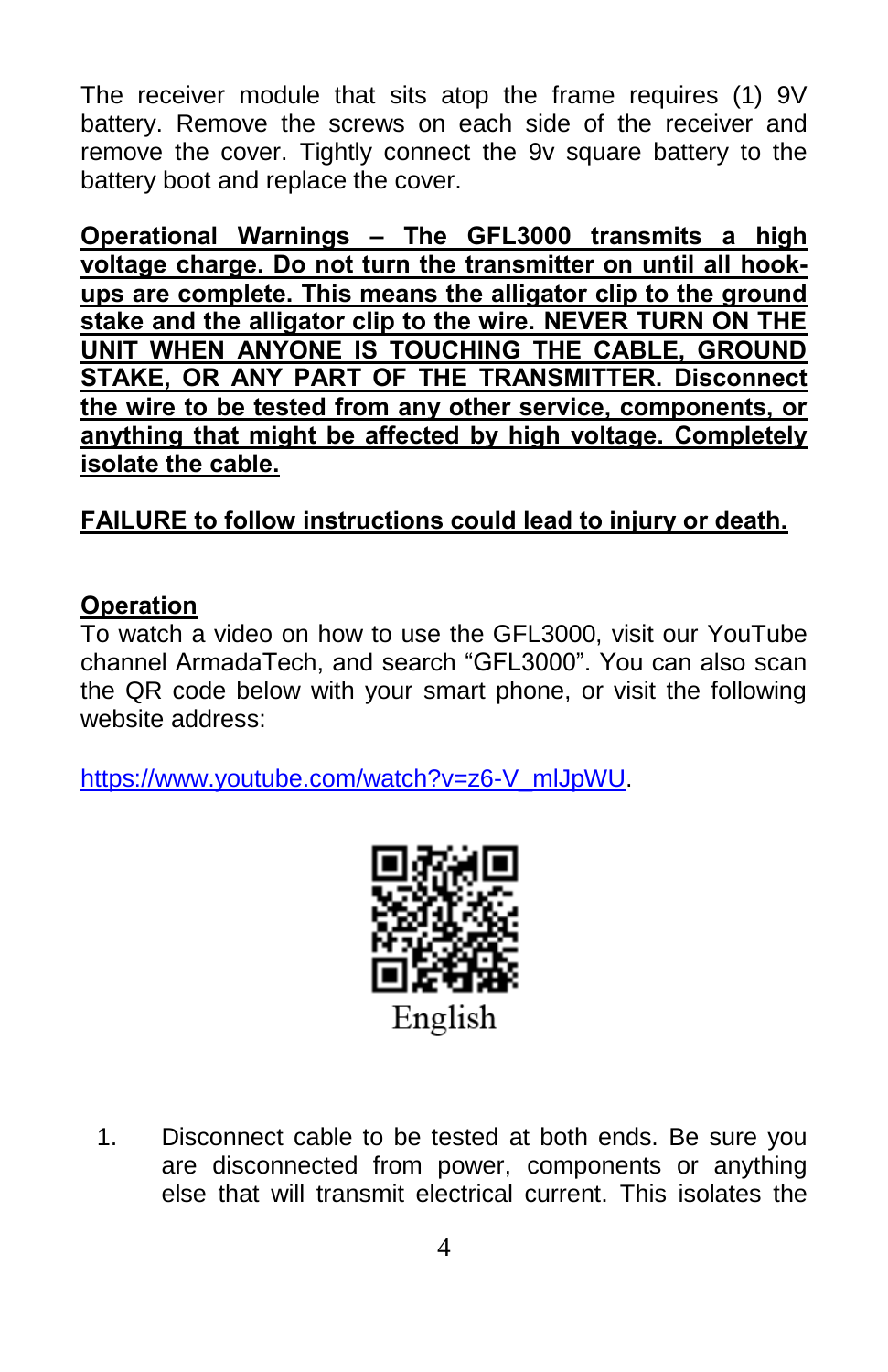cable and forces the current generated by the GFL3000 to exit the cable at the fault.

- 2. Assemble the A-Frame receiver by placing the small electronic receiver module on top of the receiver frame and secure it with the 2 thumb screws attached to the A-Frame.
- 3. Starting at either end of the cable and with the transmitter off, connect the black alligator clip lead to the ground stake and shove the stake into the ground as deeply as possible. Connect the red alligator clip lead to the cable to be tested (See Figure 2).



- 4. After being sure that no one is touching the stake, cable or leads, turn the GFL3000 transmitter on by placing the rocker switch in the "on" position. The transmitter will produce an audible beeping sound indicating the current is being transmitted. Do not handle any component, cable, or stake while the GFL3000 is operating.
- 5. Select low (2400v) or high (3200v) power as per your preference. High power will find large or small leakages while low power will concentrate on larger faults. If you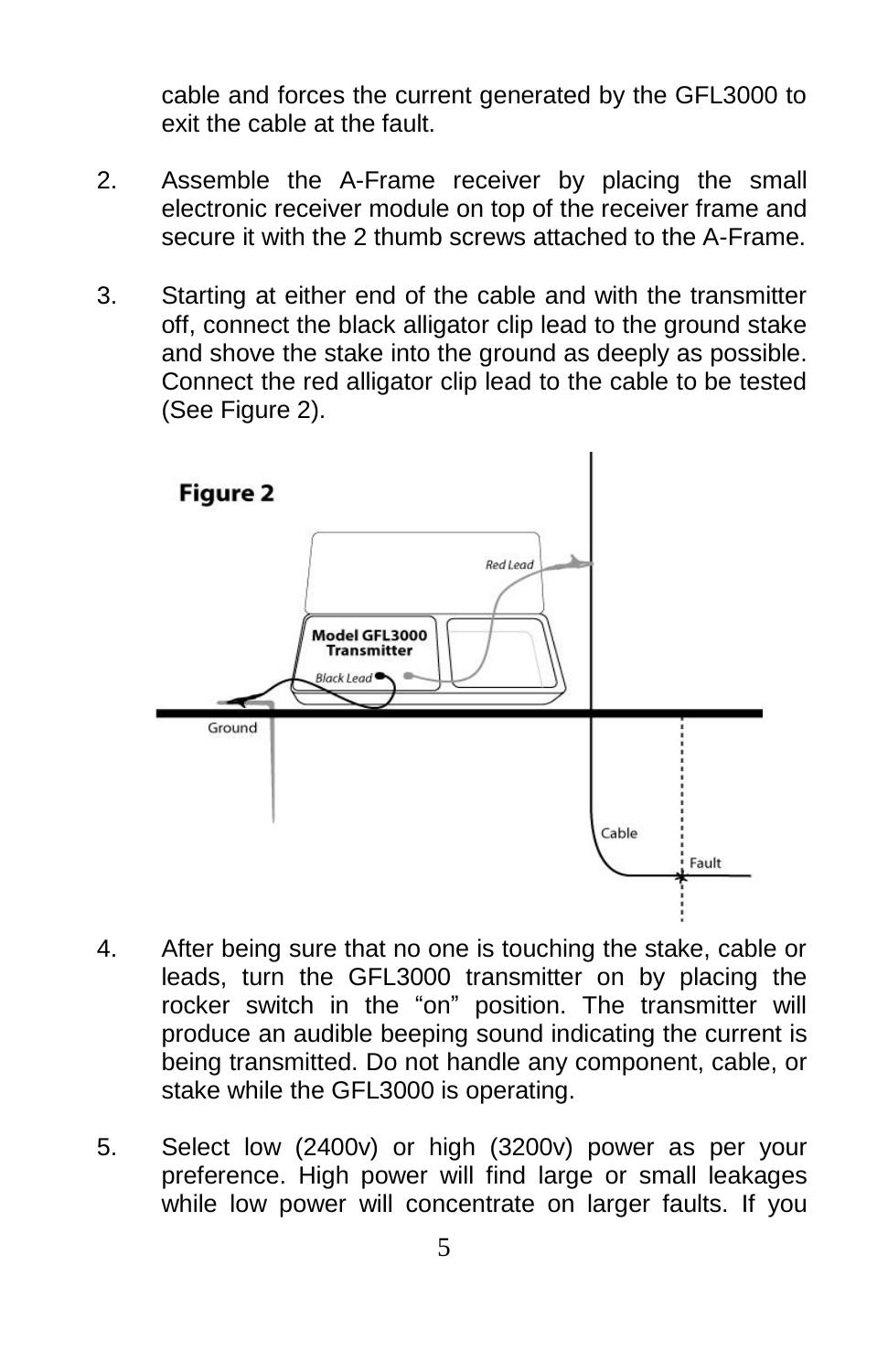want to find all faults regardless of size, use high. If you are looking for larger faults only, use the low setting.

- 6. Turn the receiver on and place the A-Frame probes in the ground parallel to the path of the cable. Be sure to insert them into the ground. As the transmitter pulses, you should see the analog needle of the GFL3000 kick in the direction of the fault. Remember, it is the initial kick you are watching for, not the rebound kick.
- 7. Remove the A-Frame probes from the ground and move it in the direction of the initial needle kick along the path of the cable. Re-insert the A-Frame probes into the ground and repeat the process of observing the direction of the initial needle kick (See Figure 3).
- 8. As you pass the fault, the needle kick direction will reverse. In other words, as you continue down the path of the cable and follow the needle kicks, the needle will reverse its initial direction of kick after you pass the fault. This indicates a fault is between the last 2 A-Frame insertion points (See Figure 3).

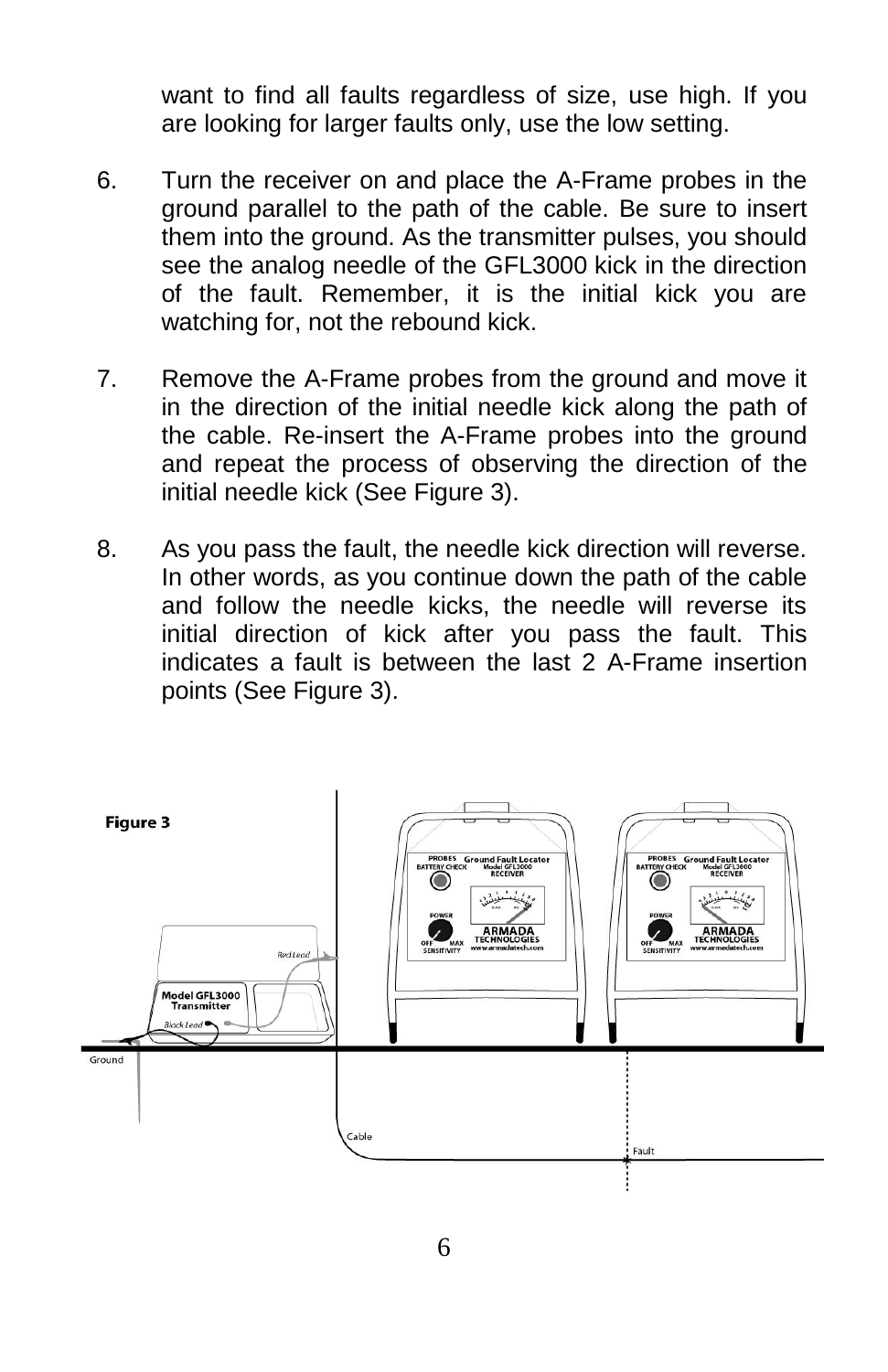9. Continue to move the frame along the path in the direction of the initial kick, zeroing in on the location of the fault. When you are directly over the fault, the needle will cease to kick. Mark the spot for repair (See Figures 4 & 5).



**Figure 5** 

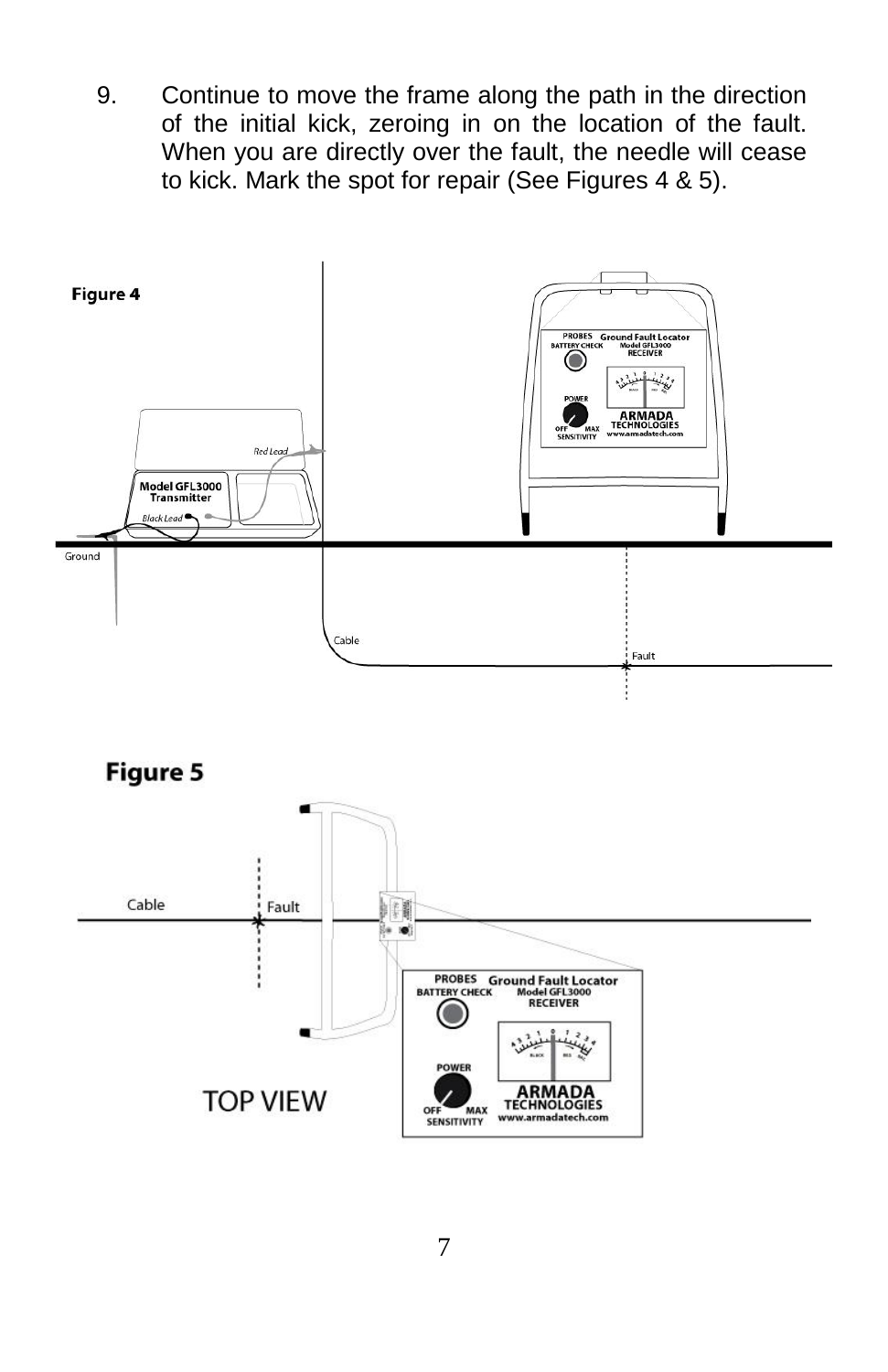**10. BEFORE REPAIR, TURN OFF THE GFL3000 TRANSMITTER AND DISCONNECT IT FROM THE CABLE. NEVER TOUCH THE TRANSMITTER, TRANSMITTER LEADS OR CABLE BEING TESTED WHILE THE TRANSMITTER IS ON. DO NOT USE THE GFL3000 IN THE RAIN. FAILURE TO READ AND UNDERSTAND THESE WARNINGS COULD LEAD TO INJURY OR DEATH.**

#### **Tips and Notes**

- 1. If the cable contains many faults, this can be confusing. All faults will exhibit some needle kick proportional to the amount of current leaking there. If you are interested in fixing all, just zero in on the first, fix, and start again with the second. If you are looking for larger faults, turn the transmitter power to low setting.
- 2. Small faults may be indicated by weak kicks. This makes sense when you consider that the amount of current leaking is what you are sensing and small leaks produce small current.
- 3. It is not uncommon for the needle kicks to cease between the transmitter and the fault. As you move farther from the transmitter, the needle kick response should decrease, this is normal. It may even stop kicking altogether. The needle will begin to kick again when it comes into the proximity of the fault. Continue on the path of the cable until the signal returns (See Figure 6).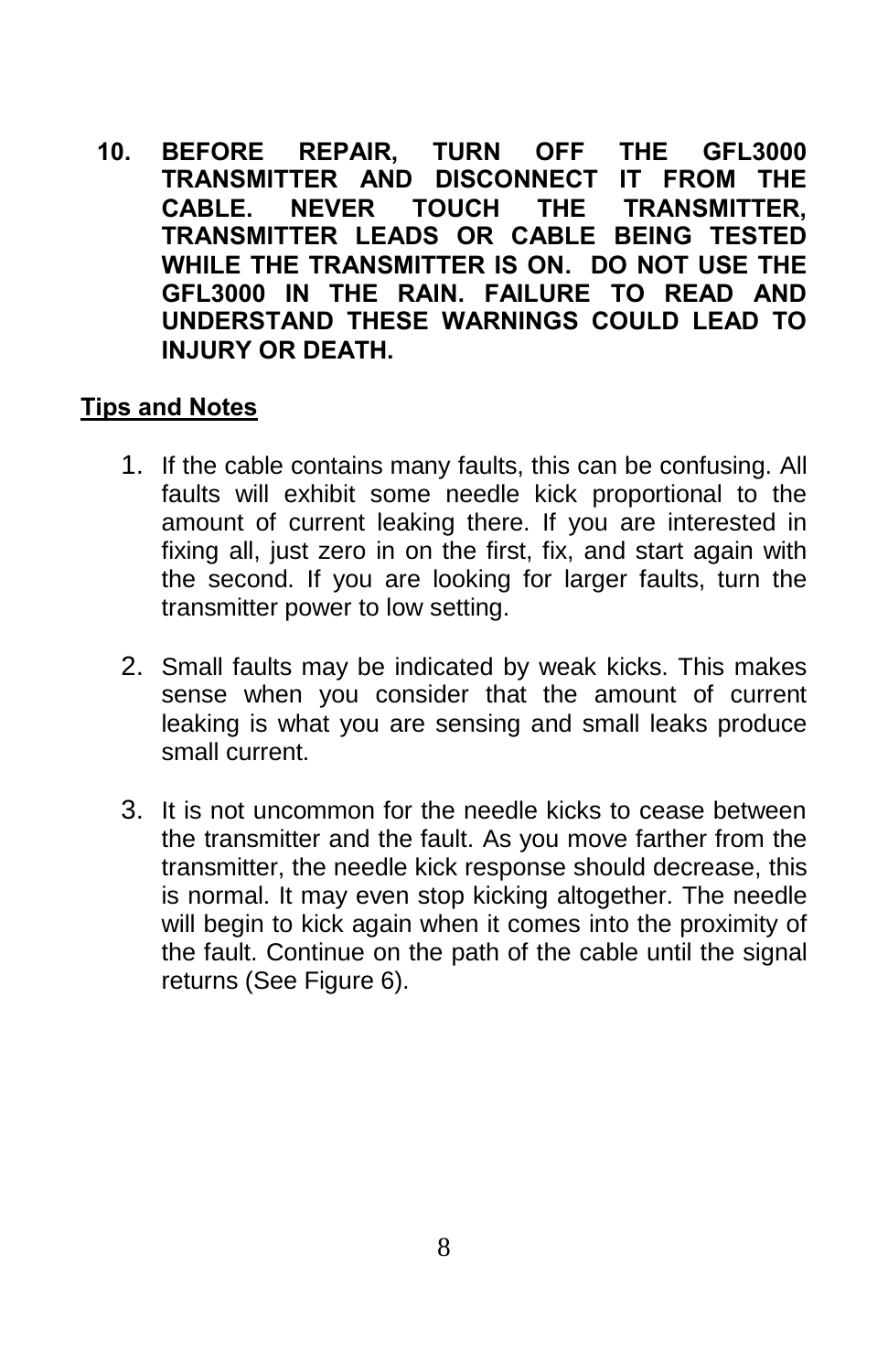# Figure 6



- 4. If you are next to the transmitter when using the receiver, it can kick toward the receiver. Simply move farther down the cable away from the transmitter to get the proper direction of kick.
- 5. If you cannot insert the A-Frame probes into the ground due to concrete, asphalt, try using wet sponges. This will increase the conductivity of the frame. You can also extend the frame by wrapping a wire around one foot of the A-Frame and connecting the other end of the wire to a screwdriver. This in effect increases the size of the A-Frame and allows the blocking feature to be straddled.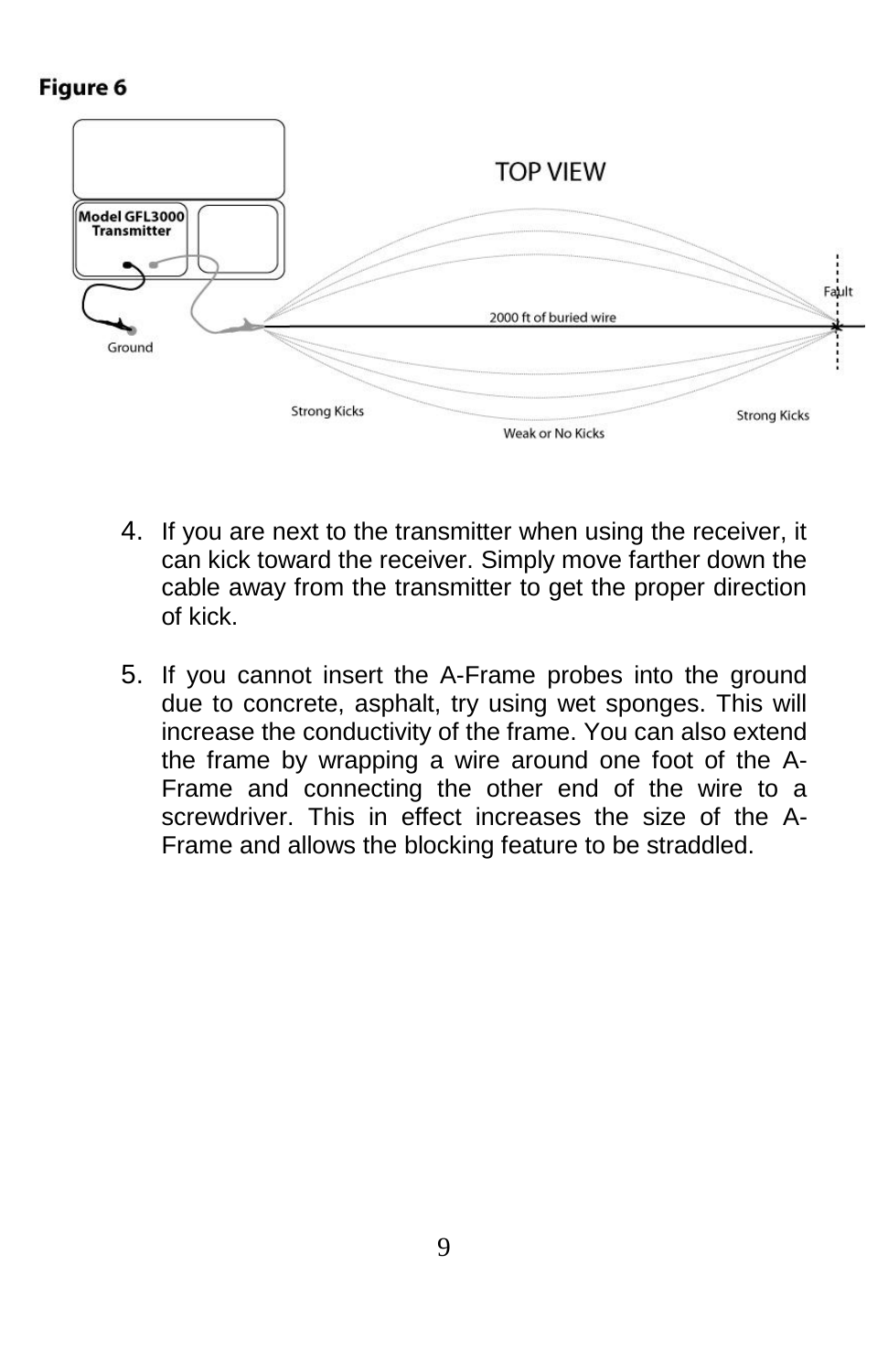**Warranty – Armada Technologies warranties all products for 12 months from manufacturing defects from the date of retail purchase. Armada Technologies will repair or replace any component that is returned to Armada Technologies within 12 months of purchase and does not exhibit signs of abuse or misuse. It is Armada Technologies sole discretion to determine this condition. Armada Technologies also reserves the right to require a proof of purchase in order to determine date and validity of purchase.** 

> Armada Technologies Inc. 8535 Byron Commerce Dr. SW Ste. A Byron Center, MI 49315 1-616-803-1080 **[www.armadatech.com](http://www.armadatech.com/)**

> > Rev 0118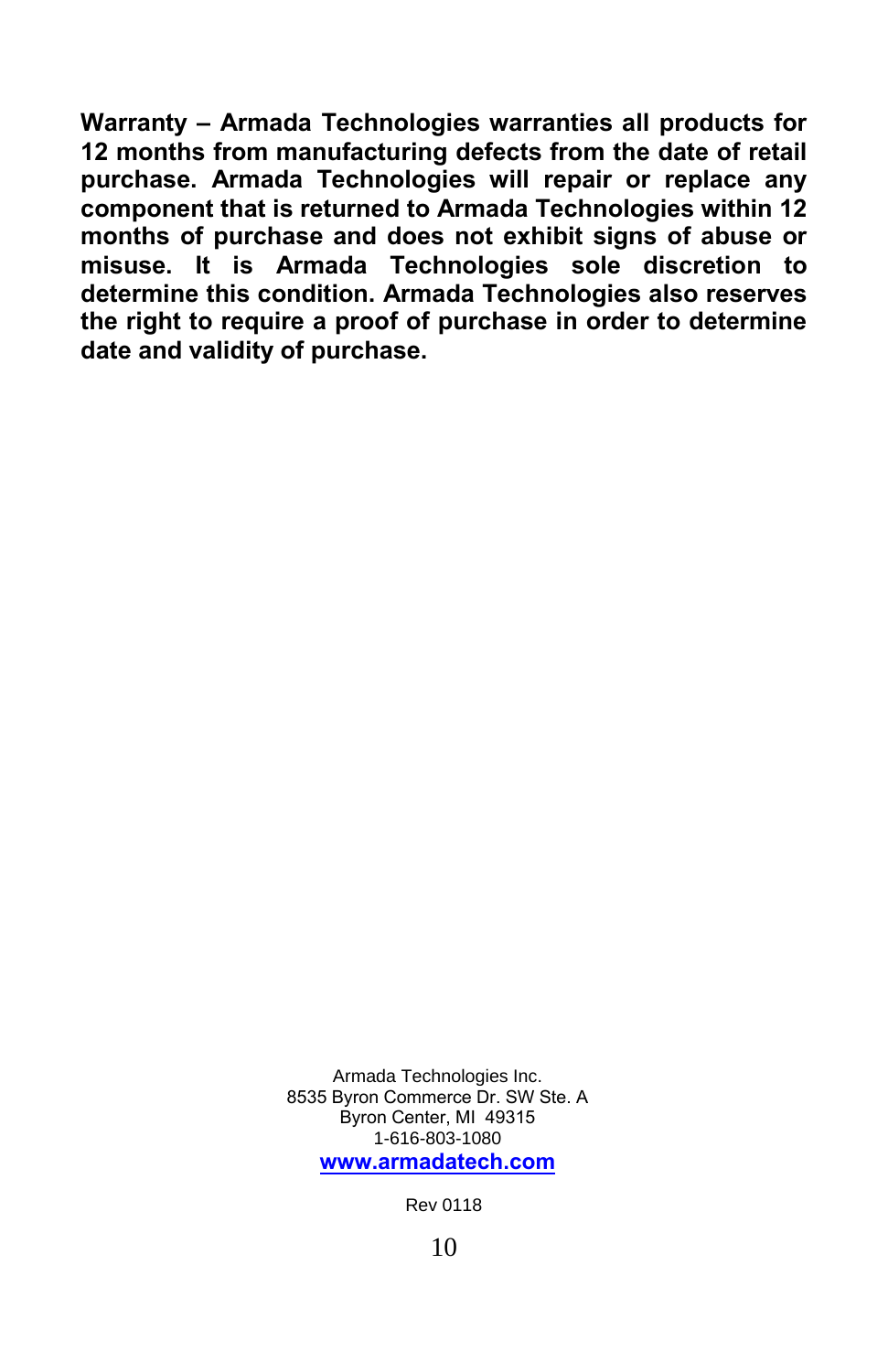# **GFL3000 Localizador de Fallas Subterráneas Manual de Instrucciones**



**ADVERTENCIA - Lea y entienda las instrucciones antes de operar esta herramienta. Utilizarla sin saber manejarla podría ocasionar un accidente o la muerte.**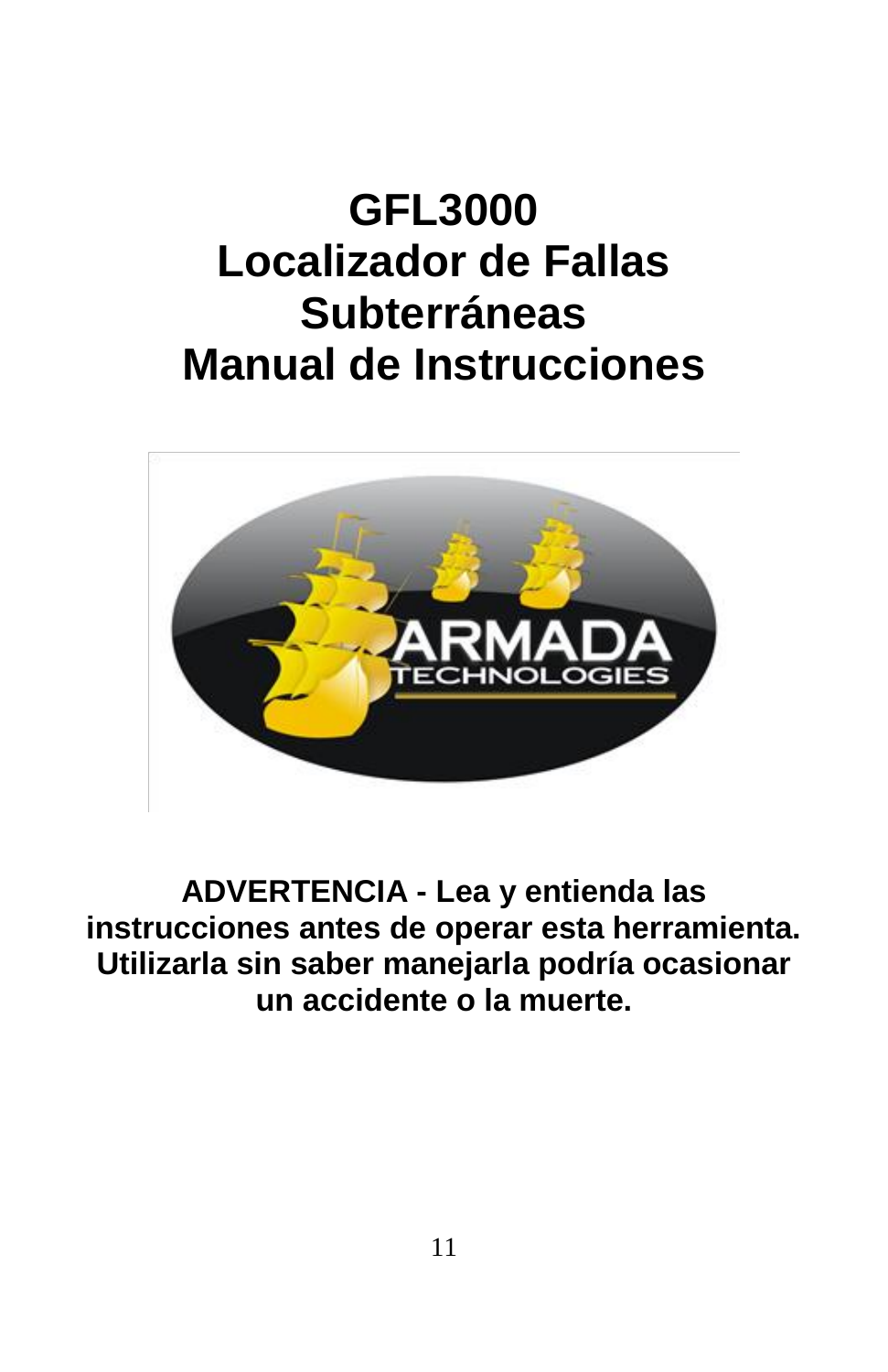**Descripción** - El GFL3000 Localizador de Fallas Subterráneas de Armada Technologies está diseñada para encontrar los daños de cables o alambres que resultan en una ruta eléctrica a tierra. El GFL3000 funciona bajo el principio de la teoría de gradiente de tierra y a veces se refiere como un detector de fallas de gradiente de tierra. El GFL3000 determina con exactitud la localización de una falla de cable subterráneo. El GFL3000 NO es un localizador de trayectoria de cable. Necesitaría un localizador de cable aparte para localizar la trayectoria de un cable entero.

El equipo completo del GFL3000 consiste de los siguientes artículos. Por favor, asegúrese que todos los equipos están incluidos antes de operar.

- (1) GFL3000R Caja Receptora
- (1) GFL3000 Marco Receptor (A-FRAME)
- (1) GFL3000T Transmisor de Energía Dual (con Batería Recargable)
- (1) Pro-GS2 Punta de Tierra
- (1) Cargador de Pared
- (1) Cargador de Coche
- (1) Manual de Instrucciones

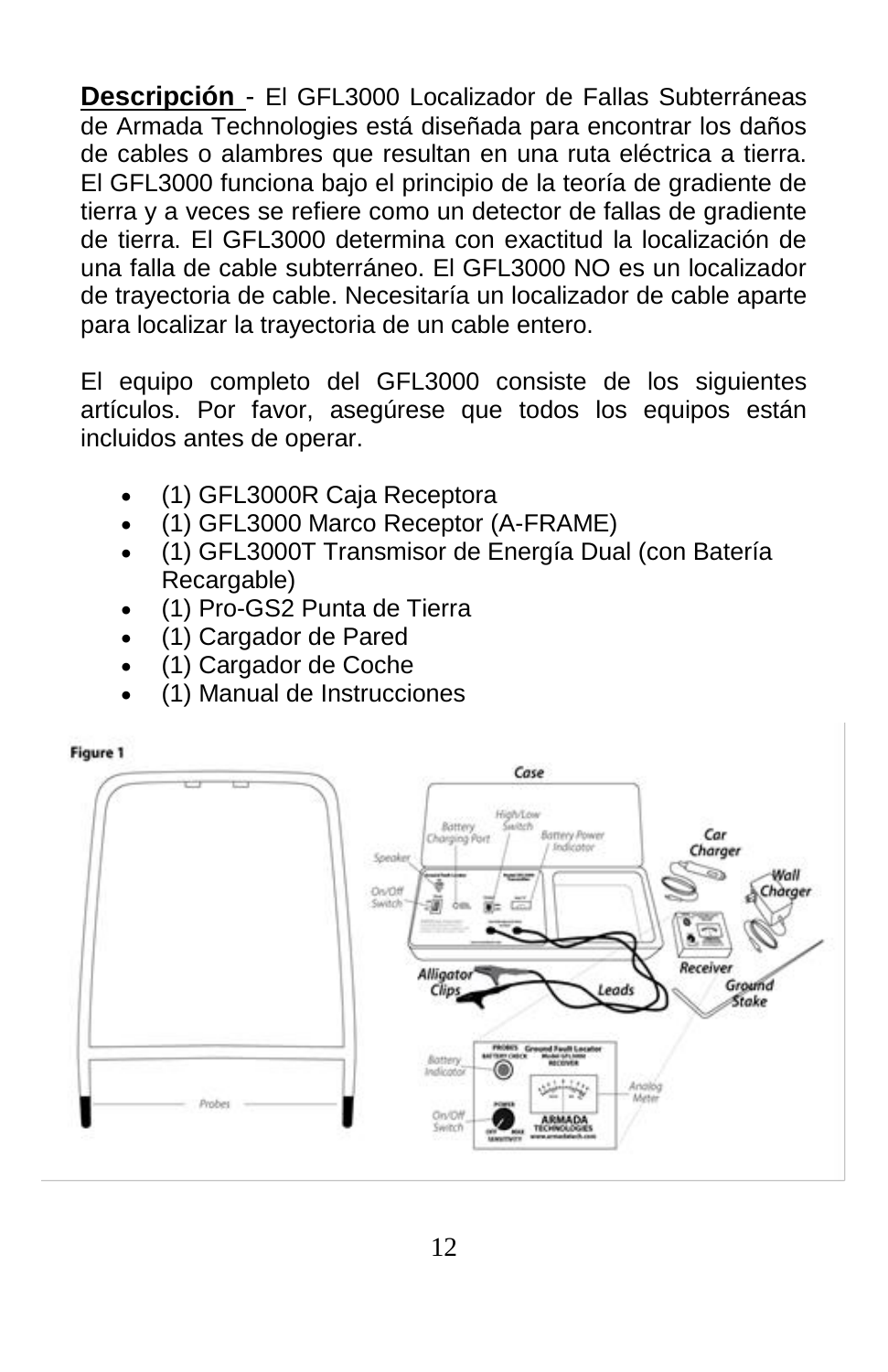## **Cómo Funciona**

El GFL3000 transmite cargas del voltaje sucesivas aproximadamente cada 2 segundos. La carga está aplicada a través de los conductores al cable conectado que luego va a la falla de tierra. En donde está la falla, un parte de esta corriente eléctrica escapa a la tierra. Esta cantidad está determinada por la resistencia relativa de la falla y la ruta subsiguiente a la punta de tierra contra las otras rutas disponibles para la corriente.

El receptor/marco luego está introducido a la tierra a lo largo de la trayectoria del cable. Al ir la corriente por el cable, sale por la falla de tierra y vuelve a la punta de tierra. No o

bstante, un parte de esta corriente va por el receptor de A-marco. La aguja en el parte superior del marco señalará bruscamente en una dirección, la izquierda o derecha. La dirección initial es la que determina la dirección. Después de esta dirección initial, la aguja rebota en la dirección opuesta. Solamente es importante la dirección initial.

El receptor detecta cuál lado del marco recibió la corriente primero y por tanto, en cuál dirección está la falla. Al trasladar el marco, el usuario puede dirigirse hacia donde está la falla exactamente.

### **La Batería**

El transmisor GFL3000 utiliza una batería recargable de la célula de gel de 12 volts (incluida). También están incluidos dos cargadores para esta batería, una de 110 volts AC y una de encendedor de cigarrillos. La batería viene desconectada en el envío. Para conectar la batería, quite los tornillos de dedo que están en los dos lados del panel de control del transmisor. Dentro del compartimiento, verá la batería y 2 terminales conectores de pala. Cuidadosamente, quite las tapas engomadas de los terminales y conecte los cables con extremos cortados de pala a la batería. Ponga de nuevo la tapa y apriete los tornillos.

Para recargar la batería del transmisor, conecte el cargador al receptáculo de carga en el transmisor y luego echúfelo en un tomacorriente de pared. El indicador del nivel de batería en el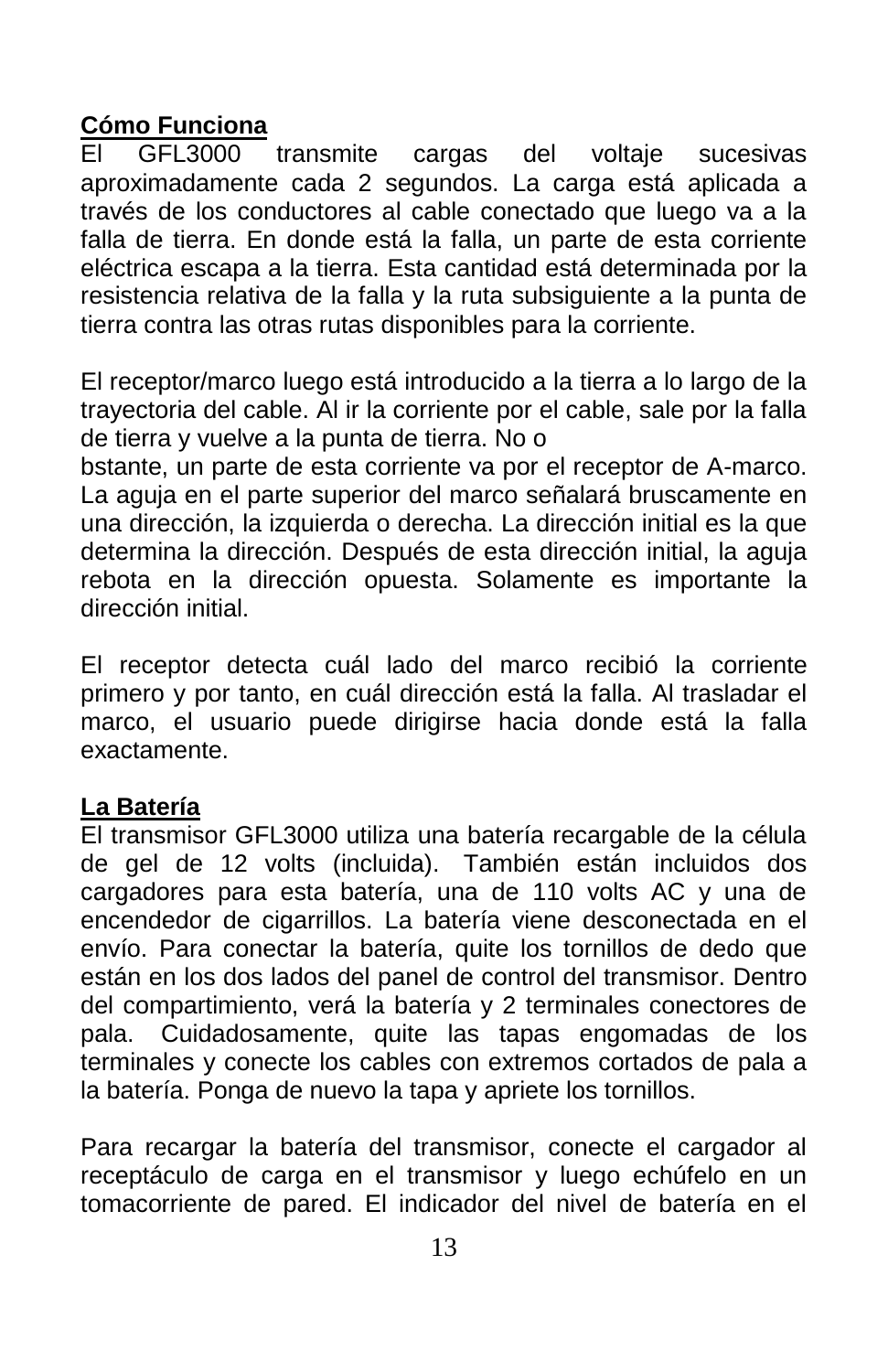frente del transmisor muestra el nivel de carga que tenga la batería.

El módulo receptor que está situado encima del marco requiere una batería de 9 volts. Quite los tornillos en los dos lados del receptor y quite la tapa. Seguramente, conecte la batería de 9 voltios al terminal de la batería y ponga de nuevo la tapa.

**ADVERTENCIAS DE OPERACIÓN - El GFL3000 transmite una carga de voltaje alto. No encienda el transmisor hasta que todas las conexiones estén completadas. Esto quiere decir que el conductor está conectado a la punta de tierra y el otro conductor al cable. NUNCA ENCIENDA LA UNIDAD SI ALGUIEN ESTÁ TOCANDO EL CABLE, LA PUNTA DE TIERRA, O CUALQUIER PARTE DEL TRANSMISOR. Desconecte el cable que quiere probar de cualquier servicio, componente, o otra cosa que sea afectada por el voltaje alto. Aisle el cable por completo.** 

**LA FALTA de observar estas instrucciones podría ocasionar una lesión o la muerte.** 

# **Operación**

Para ver el video de instrucciones para el GFL3000 en español, escanee el código QR de abajo o visite:

[https://www.youtube.com/watch?v=j7QqkZu5U3Y&list=PLyJnlZJp](https://www.youtube.com/watch?v=j7QqkZu5U3Y&list=PLyJnlZJpsu7LjiS0AL0&kJZqg7qJtl-lk) [su7LjiS0AL0&kJZqg7qJtl-lk](https://www.youtube.com/watch?v=j7QqkZu5U3Y&list=PLyJnlZJpsu7LjiS0AL0&kJZqg7qJtl-lk)



Español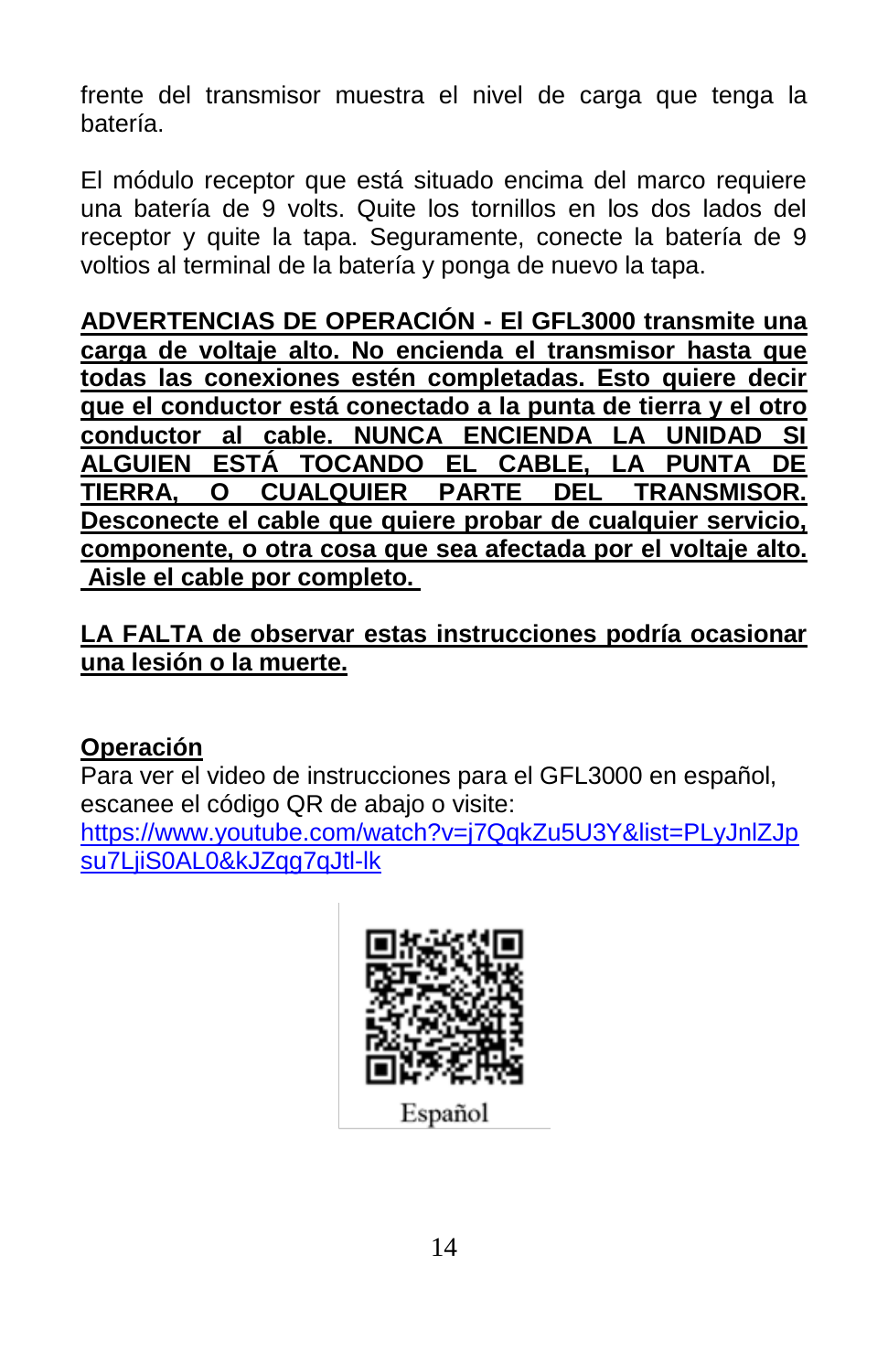- 1. Desconecte el cable que se va a probar en los dos extremos. Asegúrese que está desconectado de energía, componentes o otra cosa que transmita corriente eléctrica. Esto aísla el cable y fuerza la corriente generada por el GFL3000 a salir donde la ubicación de la falla.
- 2. Para ensamblar el receptor de A-marco, ponga el pequeño módulo electrónico del receptor encima del marco del receptor y sujetelo con los dos tornillos de dedo conectados al A-marco.
- 3. Empezando con un extremo del cable y con el transmisor apagado, conecte el conductor negro a la punta de tierra. Introduzca la punta de tierra a tierra lo más profundo que sea posible. Conecte el conductor rojo al cable que se va a probar (Vea la Figura 2).



4. Después de asegurarse de que nadie está tocando la punta de tierra, el cable, o los conductores, encienda el transmisor del GFL3000 al poner el interruptor en la posición de ¨encendido¨. El transmisor producirá un pitido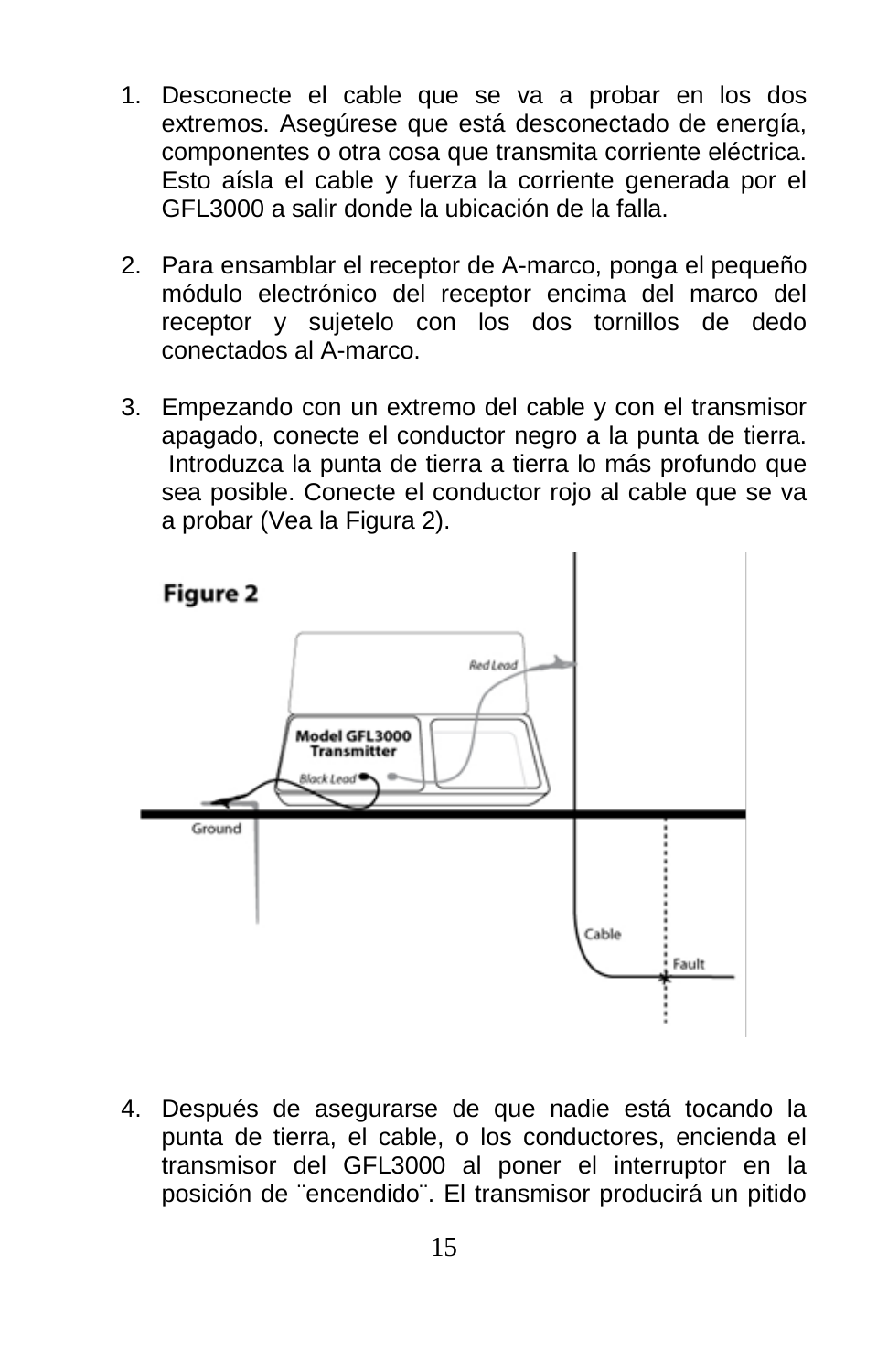audible, indicando que la corriente está siendo transmitida. No maneje ningún componente, cable, o estaca cuando el GFL3000 está encendido.

- 5. Seleccione la opción de energía baja (2400v) o energía alta (3200v) según su preferencia. La energía alta encuentra las grandes y las pequeñas fugas y la energía baja enfoca en las fallas más grandes. Si quiere localizar todas las fallas no importando el tamaño, utilice la energía alta. Si está buscando sólo las fallas más grandes, utilice la energía baja.
- 6. Encienda el receptor y introduzca las sondas del A-marco a tierra paralelo a la trayectoria del cable. Asegúrese que están seguras en la tierra. Mientras late el transmisor, debería de ver que la aguja anológica del GFL3000 señala en la dirección de la falla. Recuerde que es la dirección initial que tiene que observar y no la última después de la inversión de dirección.
- 7. Quite las sondas del marco de la tierra y traslade las sondas en la dirección que inicialmente estaba señalando la aguja, por la ruta del cable. Introduzca de nuevo las sondas a la tierra para repetir el procedimiento de observar la dirección inicial de la aguja anológica (Vea la Figura 3).
- 8. Cuando pasa la falla, la dirección de la aguja vuelve a revés. En otras palabras, mientras continúa por la trayectoria del cable donde señala la aguja, la aguja invertirá su dirección inicial después de que pase la falla. Esto indica que la falla está entre las últimas dos puntas donde introdujera las sondas (Vea la Figura 3).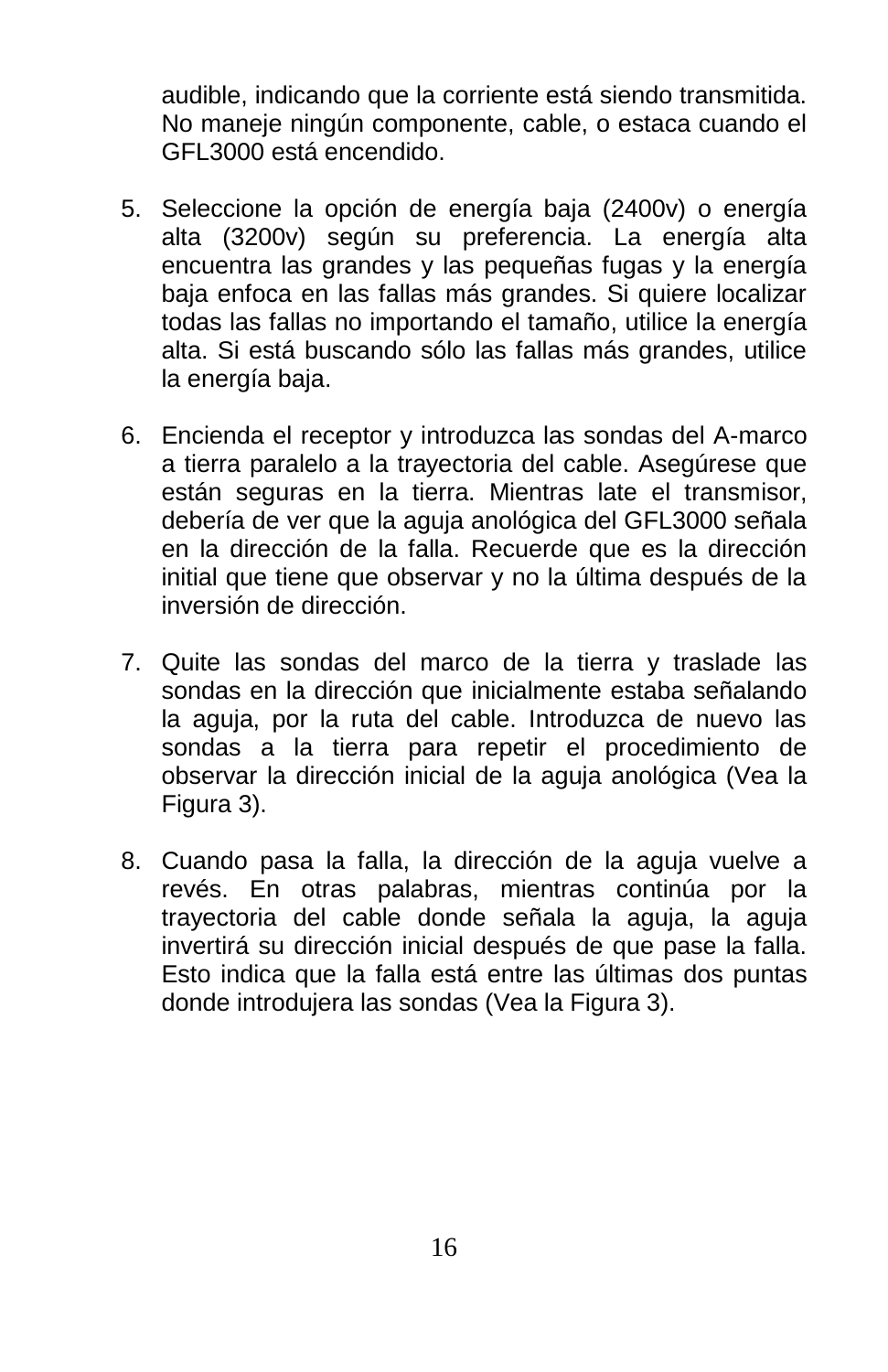

9. Continúe trasladando el marco por la ruta del cable en la dirección initial de la aguja, enfocándose hacia la ubicación de la falla. Cuando está directamente encima de la falla, la aguja dejará de invertir su dirección. Marque esta ubicación para la reparación de la falla (Vea las Figuras 4 & 5)

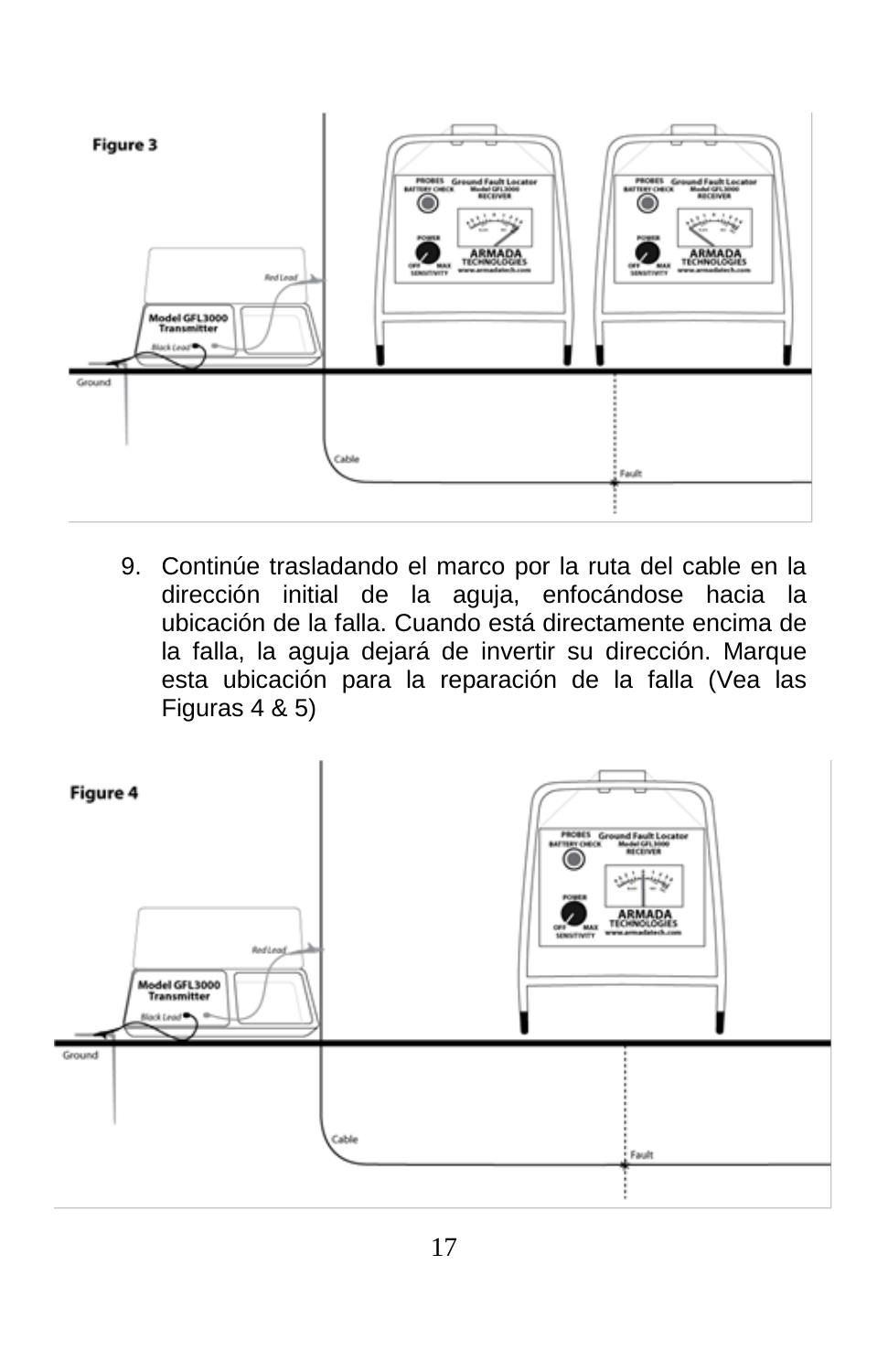

**10. ANTES DE REPARAR, APAGUE EL TRANSMISOR GFL3000 Y DESCONÉCTELO DEL CABLE. NUNCA TOQUE EL TRANSMISOR, LOS CONDUCTORES DEL TRANSMISOR O EL CABLE QUE ESTÁ PROBANDO CUANDO EL TRANSMISOR ESTÁ ENCENDIDO. NO USE EL GFL3000 CUANDO ESTÁ LLOVIENDO. LA FALTA DE LEER Y ENTENDER ESTAS ADVERTENCIAS PODRÍA CAUSAR LESIONES O LA MUERTE.**

#### **Consejos y Notas**

1. Si el cable tiene muchas fallas, puede causar confusión al usuario. Todas las fallas provocan una fuerza que hace que la aguja cambie de dirección proporcional a la cantidad de corriente que está escapando de dicha falla. Si está interesado en la reparación de todas, enfóquese en la primera, luego reparela, y comience de nuevo con la segunda. Si está buscando las fallas más grandes, cambie el nivel de energía del transmisor al nivel bajo.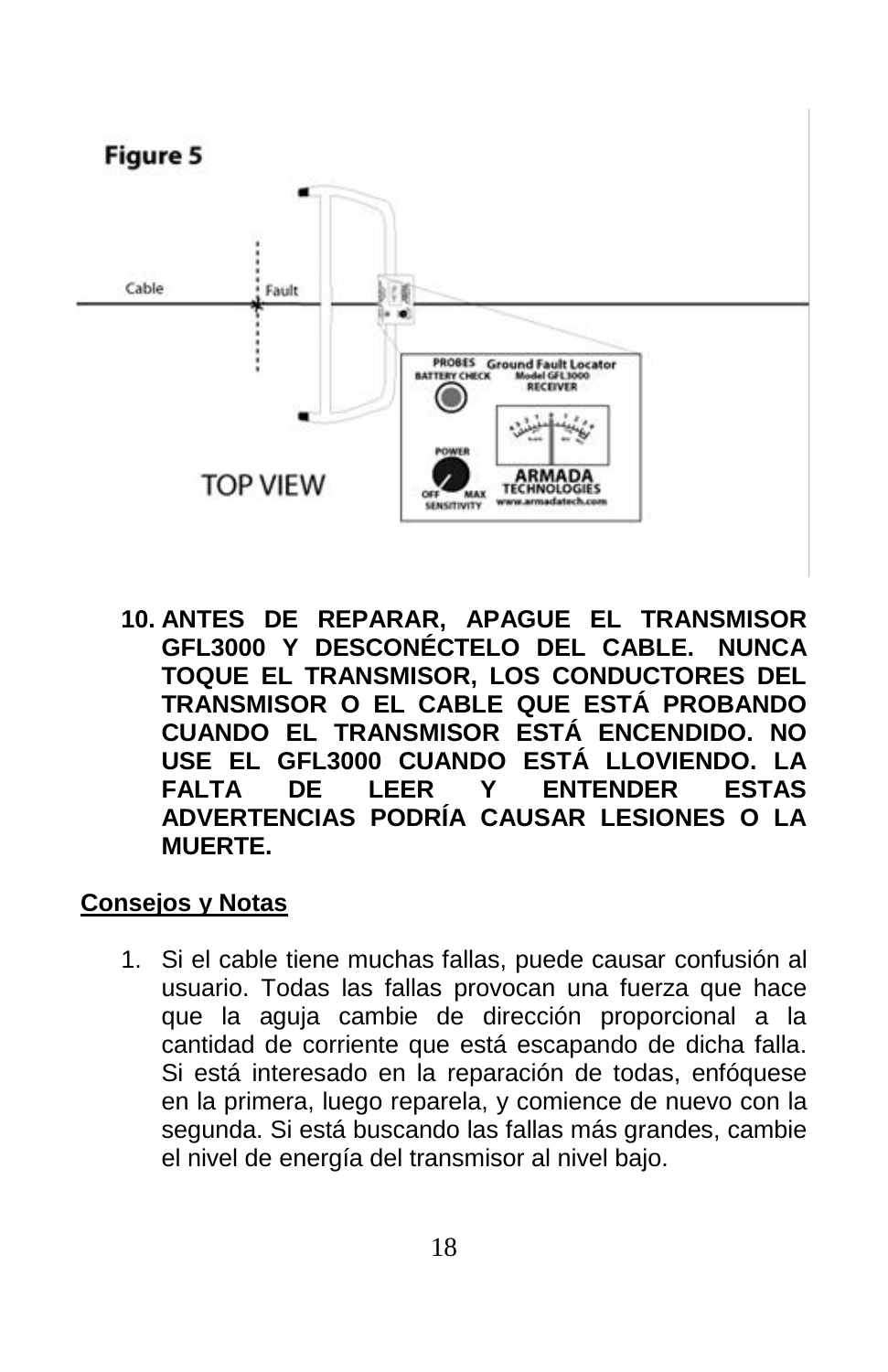- 2. Puede identificar las fallas más pequeñas por la fuerza débil que invierte la dirección de la aguja. Esto tiene sentido cuando considera que la cantidad de corriente que está escapando es lo que está detectando, entonces pequeñas fugas producen pequeñas corrientes.
- 3. No es raro que la aguja deja de invertir su dirección cuando está entre el transmisor y la falla. Al alejarse del transmisor, la fuerza con que la aguja cambia de dirección debería de bajar y esto es normal. Podría dejar de rebotar por completo. La aguja empezará a moverse de nuevo cuando está en proximidad de la falla. Continúa en la ruta del cable hasta que vuelva la señal (Vea la Figura 6).



Figure 6

- 4. Si está utilizando el receptor al lado del transmisor, la aguja podría señalar hacia el receptor. Sencillamente aléjese del transmisor al continuar por la ruta del cable para recibir la dirección correcta de la aguja.
- 5. Si no puede introducir las sondas del A-marco a tierra por causa de concreto o asfalto, intente con esponjas mojadas. Esto aumentará la conductividad del marco. También puede extender el marco al envolver un cable